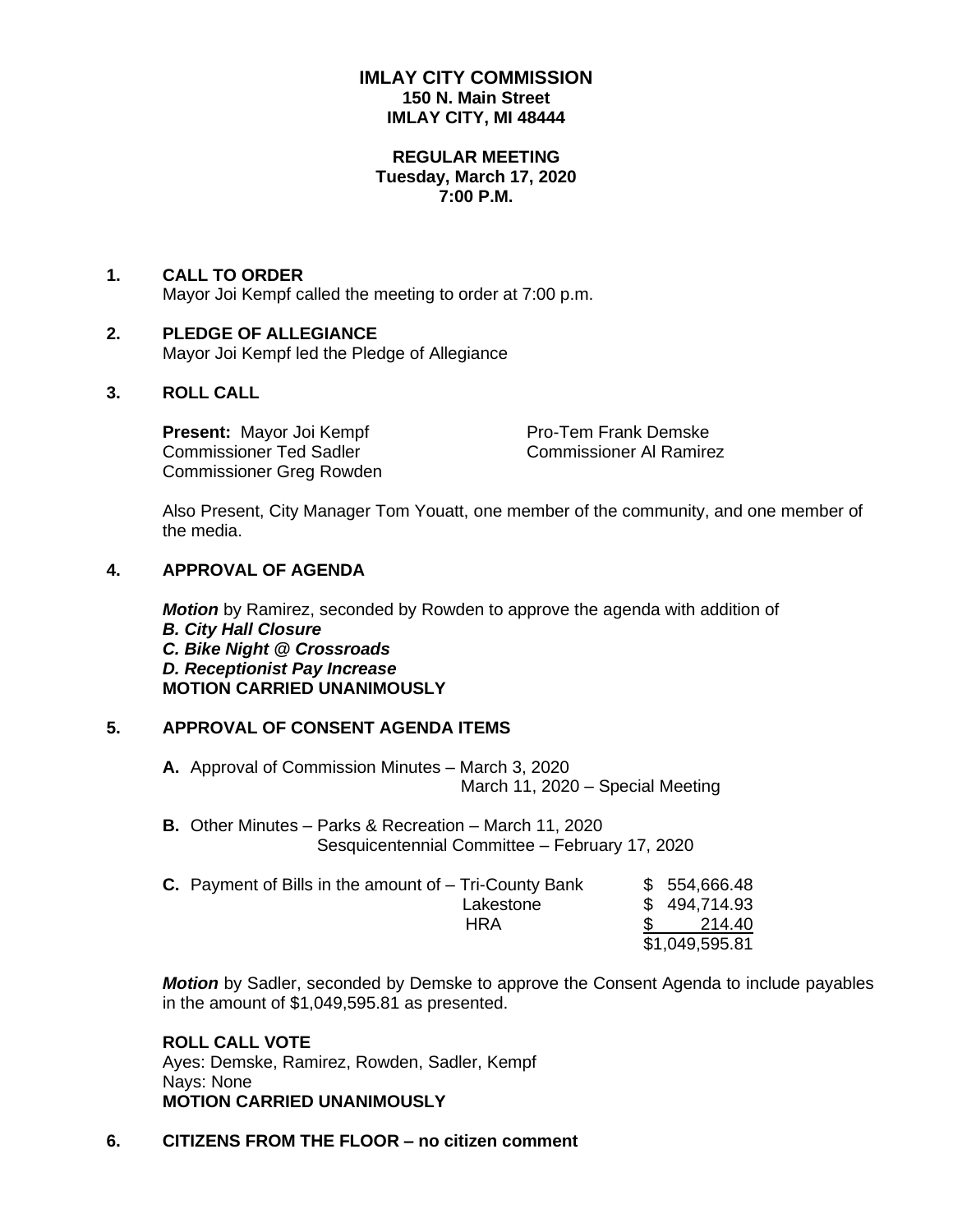## **7. OLD BUSINESS**

## **A. Spicer Invoice – 2020 Infrastructure Improvements**

*Motion* by Demske, seconded by Rowden to approve the payment to Spicer Group for Invoice # 200645 in the amount of \$32,570.50 for engineering costs related to the 2020 Infrastructure Improvements Projects as presented.

**ROLL CALL VOTE** Ayes: Ramirez, Rowden, Sadler, Demske, Kempf Nays: None **MOTION CARRIED UNANIMOUSLY**

## **B. H2A Invoice**

*Motion* by Ramirez, seconded by Demske, to approve the payment to H2A for Invoice #20167 in the amount of \$1,575.00 for Construction Administration for the New Fire Hall.

**ROLL CALL VOTE** Ayes: Rowden, Sadler, Demske, Ramirez, Kempf Nays: None **MOTION CARRIED UNANIMOUSLY**

## **8. NEW BUSINESS**

## **A. Letter of Resignation of Utility Biller/Deputy Clerk**

*Motion* by Ramirez, seconded by Sadler to accept resignation, with regret.

## **MOTION CARRIED UNANIMOUSLY**

## **B. City Hall Closure**

*Motion* by Demske, seconded by Rowden to approve the closure of City Hall to walk-in traffic until further notice, due to the Coronavirus Pandemic.

# **MOTION CARRIED UNANIMOUSLY**

## **C. Bike Night at Crossroads**

*Motion* by Ramirez, seconded by Sadler to approve Bike Night at Crossroads, as recommended by the DDA.

## **MOTION CARRIED UNANIMOUSLY**

## **D. Receptionist Pay Increase**

*Motion* by Sadler, seconded by Rowden to approve Receptionist Pay to \$13.25 per hour.

**ROLL CALL VOTE** Ayes: Demske, Ramirez, Rowden, Sadler, Kempf Nays: None **MOTION CARRIED UNANIMOUSLY**